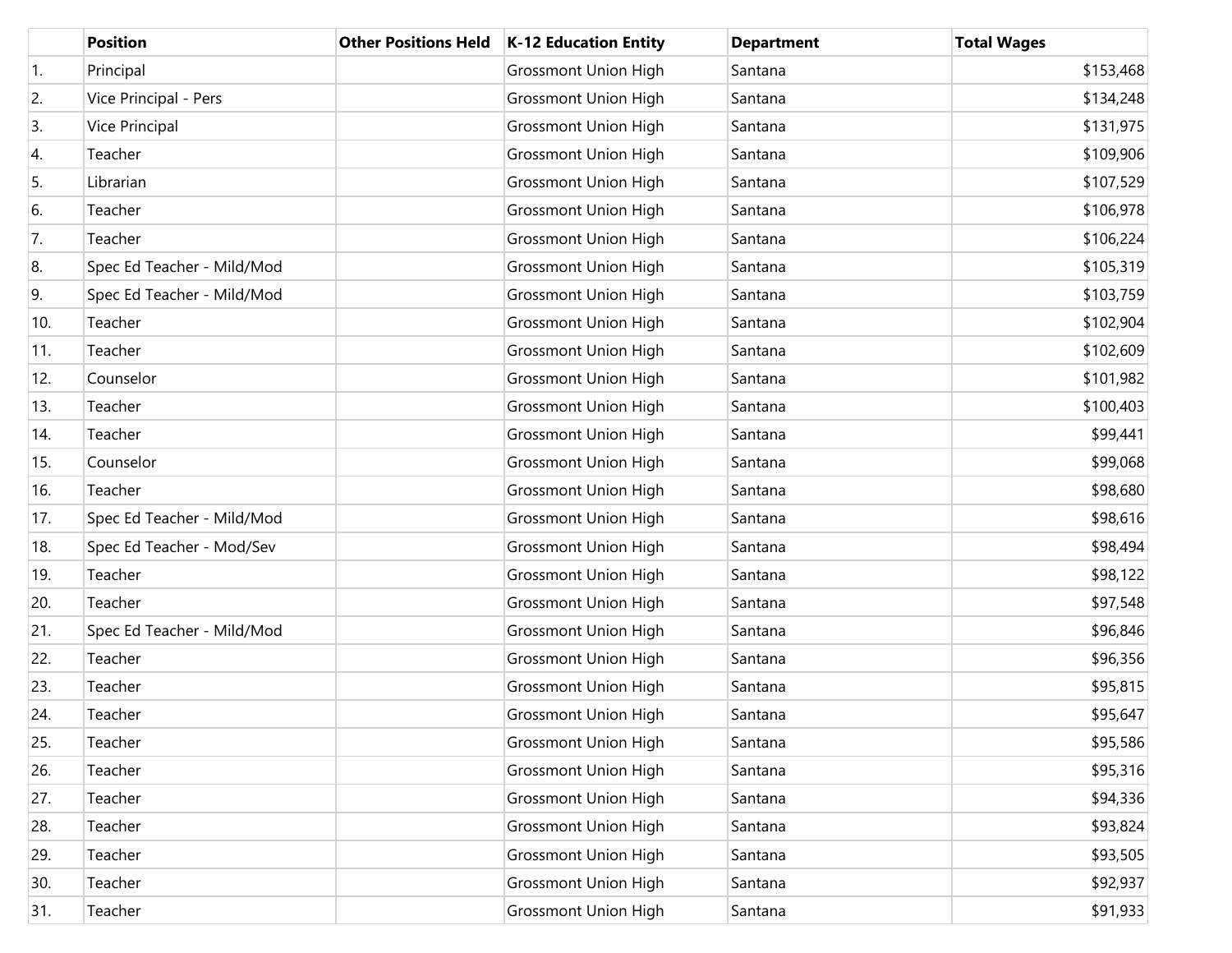| 32. | Teacher                         | <b>Grossmont Union High</b> | Santana | \$91,638 |
|-----|---------------------------------|-----------------------------|---------|----------|
| 33. | Teacher                         | <b>Grossmont Union High</b> | Santana | \$91,219 |
| 34. | Teacher                         | <b>Grossmont Union High</b> | Santana | \$90,600 |
| 35. | Teacher                         | <b>Grossmont Union High</b> | Santana | \$90,369 |
| 36. | Teacher                         | <b>Grossmont Union High</b> | Santana | \$89,034 |
| 37. | Teacher                         | <b>Grossmont Union High</b> | Santana | \$89,034 |
| 38. | Teacher                         | <b>Grossmont Union High</b> | Santana | \$89,020 |
| 39. | Teacher                         | <b>Grossmont Union High</b> | Santana | \$88,344 |
| 40. | Counselor                       | <b>Grossmont Union High</b> | Santana | \$88,250 |
| 41. | Teacher                         | <b>Grossmont Union High</b> | Santana | \$87,387 |
| 42. | <b>Vice Principal</b>           | <b>Grossmont Union High</b> | Santana | \$87,360 |
| 43. | Teacher                         | <b>Grossmont Union High</b> | Santana | \$86,894 |
| 44. | Spec Ed Teacher - Mild/Mod      | <b>Grossmont Union High</b> | Santana | \$86,818 |
| 45. | Teacher                         | <b>Grossmont Union High</b> | Santana | \$85,796 |
| 46. | Teacher                         | <b>Grossmont Union High</b> | Santana | \$84,967 |
| 47. | Teacher                         | <b>Grossmont Union High</b> | Santana | \$84,534 |
| 48. | Spec Ed Teacher - Mild/Mod      | <b>Grossmont Union High</b> | Santana | \$83,955 |
| 49. | Teacher                         | <b>Grossmont Union High</b> | Santana | \$83,858 |
| 50. | Teacher                         | <b>Grossmont Union High</b> | Santana | \$83,229 |
| 51. | Teacher                         | <b>Grossmont Union High</b> | Santana | \$82,626 |
| 52. | Teacher                         | <b>Grossmont Union High</b> | Santana | \$79,708 |
| 53. | Teacher                         | <b>Grossmont Union High</b> | Santana | \$79,461 |
| 54. | Teacher                         | <b>Grossmont Union High</b> | Santana | \$72,990 |
| 55. | <b>Technology Specialist</b>    | <b>Grossmont Union High</b> | Santana | \$71,956 |
| 56. | Teacher                         | <b>Grossmont Union High</b> | Santana | \$67,663 |
| 57. | Teacher                         | <b>Grossmont Union High</b> | Santana | \$64,777 |
| 58. | Teacher                         | <b>Grossmont Union High</b> | Santana | \$64,143 |
| 59. | <b>Administrative Secretary</b> | <b>Grossmont Union High</b> | Santana | \$63,865 |
| 60. | Teacher                         | <b>Grossmont Union High</b> | Santana | \$62,935 |
| 61. | Teacher                         | <b>Grossmont Union High</b> | Santana | \$62,682 |
| 62. | Teacher                         | <b>Grossmont Union High</b> | Santana | \$58,916 |
| 63. | Teacher                         | <b>Grossmont Union High</b> | Santana | \$58,799 |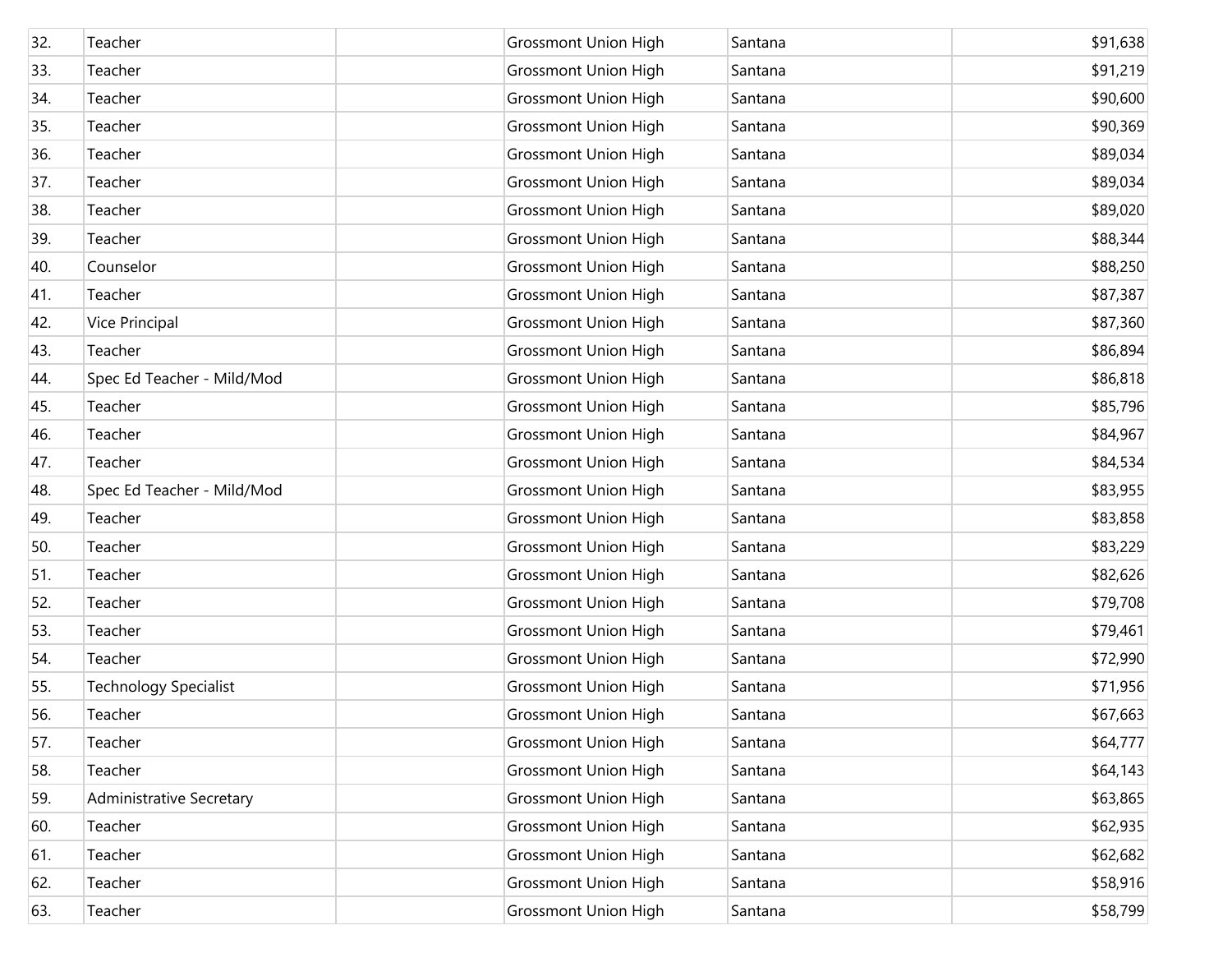| 64. | Teacher                          | <b>Grossmont Union High</b> | Santana | \$58,055 |
|-----|----------------------------------|-----------------------------|---------|----------|
| 65. | Spec Ed Teacher - Mild/Mod       | <b>Grossmont Union High</b> | Santana | \$57,132 |
| 66. | Spec Ed Teacher - Mod/Sev        | <b>Grossmont Union High</b> | Santana | \$56,874 |
| 67. | Grounds Leadworker               | <b>Grossmont Union High</b> | Santana | \$56,137 |
| 68. | Guidance Info Specialist         | <b>Grossmont Union High</b> | Santana | \$54,905 |
| 69. | Site Support Technician          | <b>Grossmont Union High</b> | Santana | \$53,569 |
| 70. | <b>Campus Utility Worker</b>     | <b>Grossmont Union High</b> | Santana | \$53,539 |
| 71. | Senior Secretary                 | <b>Grossmont Union High</b> | Santana | \$49,921 |
| 72. | Spec Ed Teacher - Mild/Mod       | <b>Grossmont Union High</b> | Santana | \$49,635 |
| 73. | <b>Licensed Vocational Nurse</b> | <b>Grossmont Union High</b> | Santana | \$48,966 |
| 74. | Lead Campus Supv                 | <b>Grossmont Union High</b> | Santana | \$48,604 |
| 75. | Library Technician               | <b>Grossmont Union High</b> | Santana | \$48,303 |
| 76. | Manager - School Facilities      | <b>Grossmont Union High</b> | Santana | \$47,916 |
| 77. | School Finance Technician        | <b>Grossmont Union High</b> | Santana | \$47,452 |
| 78. | Custodian                        | <b>Grossmont Union High</b> | Santana | \$46,427 |
| 79. | Teacher                          | <b>Grossmont Union High</b> | Santana | \$45,310 |
| 80. | Guidance Info Specialist         | <b>Grossmont Union High</b> | Santana | \$45,061 |
| 81. | Attendance Technician            | <b>Grossmont Union High</b> | Santana | \$44,859 |
| 82. | Custodian                        | <b>Grossmont Union High</b> | Santana | \$43,983 |
| 83. | Teacher                          | <b>Grossmont Union High</b> | Santana | \$43,203 |
| 84. | Campus Supervisor                | <b>Grossmont Union High</b> | Santana | \$42,949 |
| 85. | Senior Secretary                 | <b>Grossmont Union High</b> | Santana | \$42,499 |
| 86. | Custodian                        | <b>Grossmont Union High</b> | Santana | \$41,791 |
| 87. | Teacher                          | <b>Grossmont Union High</b> | Santana | \$41,675 |
| 88. | Spec Ed Teacher - Mild/Mod       | <b>Grossmont Union High</b> | Santana | \$41,636 |
| 89. | Campus Supervisor                | <b>Grossmont Union High</b> | Santana | \$41,089 |
| 90. | Campus Supervisor                | <b>Grossmont Union High</b> | Santana | \$40,461 |
| 91. | Teacher                          | <b>Grossmont Union High</b> | Santana | \$38,048 |
| 92. | Manager - School Facilities      | <b>Grossmont Union High</b> | Santana | \$35,759 |
| 93. | Teacher                          | <b>Grossmont Union High</b> | Santana | \$33,683 |
| 94. | Campus Supervisor                | <b>Grossmont Union High</b> | Santana | \$33,645 |
| 95. | Teacher                          | <b>Grossmont Union High</b> | Santana | \$32,896 |